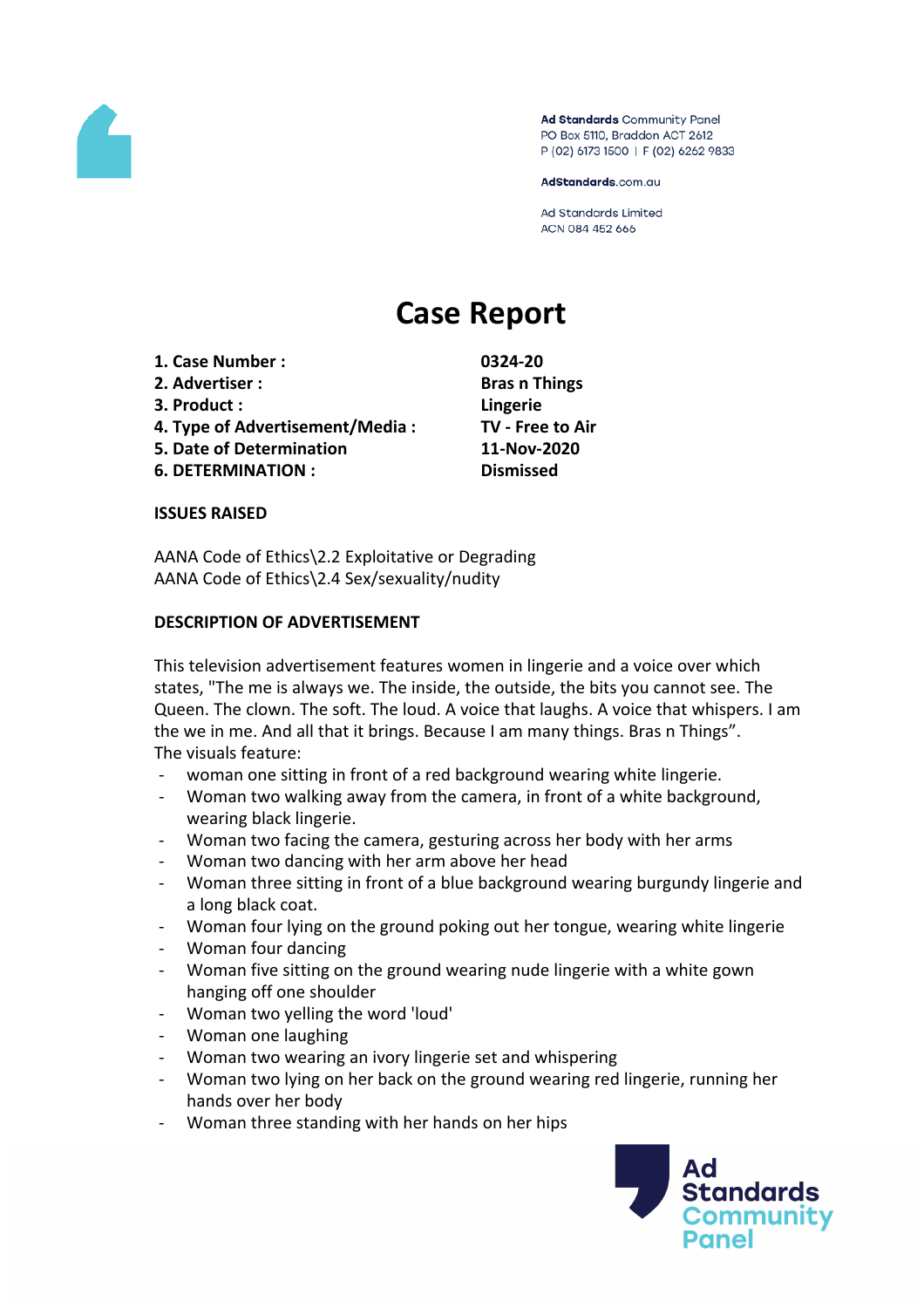

- Woman one sitting in front of a white background wearing blue silk pyjamas
- Woman one standing in front of a red background wearing white lingerie
- Woman five sitting on the ground wearing nude lingerie with a white gown hanging off one shoulder
- Woman five standing and holding open her jacket and wearing red lingerie
- Woman two dancing and wearing black lingerie
- Woman four from behind wearing a black g-string and a white t-shirt
- Woman four facing the camera removing her t-shirt to reveal a black bra and throwing it at the camera
- The words 'I am many things'

### **THE COMPLAINT**

A sample of comments which the complainant/s made regarding this advertisement included the following:

*Some are suggestively touching themselves and then at the end it's a full shot of a* bare bum in a g string. I don't want to see bums and I don't think the ad is appropriate *for that time of the evening when young girls are watching.*

*Sexualised women that you would see in porn and an inappropriate backside flashed in your face in front of my 5 daughters who I am trying to educate that you DO NOT need to sexualise your body to be liked by men. Absolutely shocked and disappointed BRA'S n THINGS.*

*It was a bras and things commercial which you can understand that they need to advertise the product but it is highly inappropriate and unnecessary to have a woman's ass in a g/string staring you point blank in the face especially when young children are up at that time. It's unnecessary and quite frankly comes across like it's more about advertising a females anatomy.*

*You can tastefully advertise lingerie without baring to much. The part where you see a woman's bottom wearing a g-string is unnecessary and viewing that with my children around 1 being a girl is just outrages.*

### **THE ADVERTISER'S RESPONSE**

Comments which the advertiser made in response to the complainant/s regarding this advertisement include the following:

*This complaint comes as a surprise and is really upsetting as we have spent the last 6 months working through a new positioning for the brand based on customer research and insights, along with what we know our customers love.*

*The brand has moved in a direction with the intention to really celebrate women and the multidimensional aspects of who we are and how we can feel throughout a day. We are a brand that stands for creating a community of female confidence warriors and want to be supporting women to confidently be themselves. We are conscious that some of the featured product may not appeal to the individual tastes and*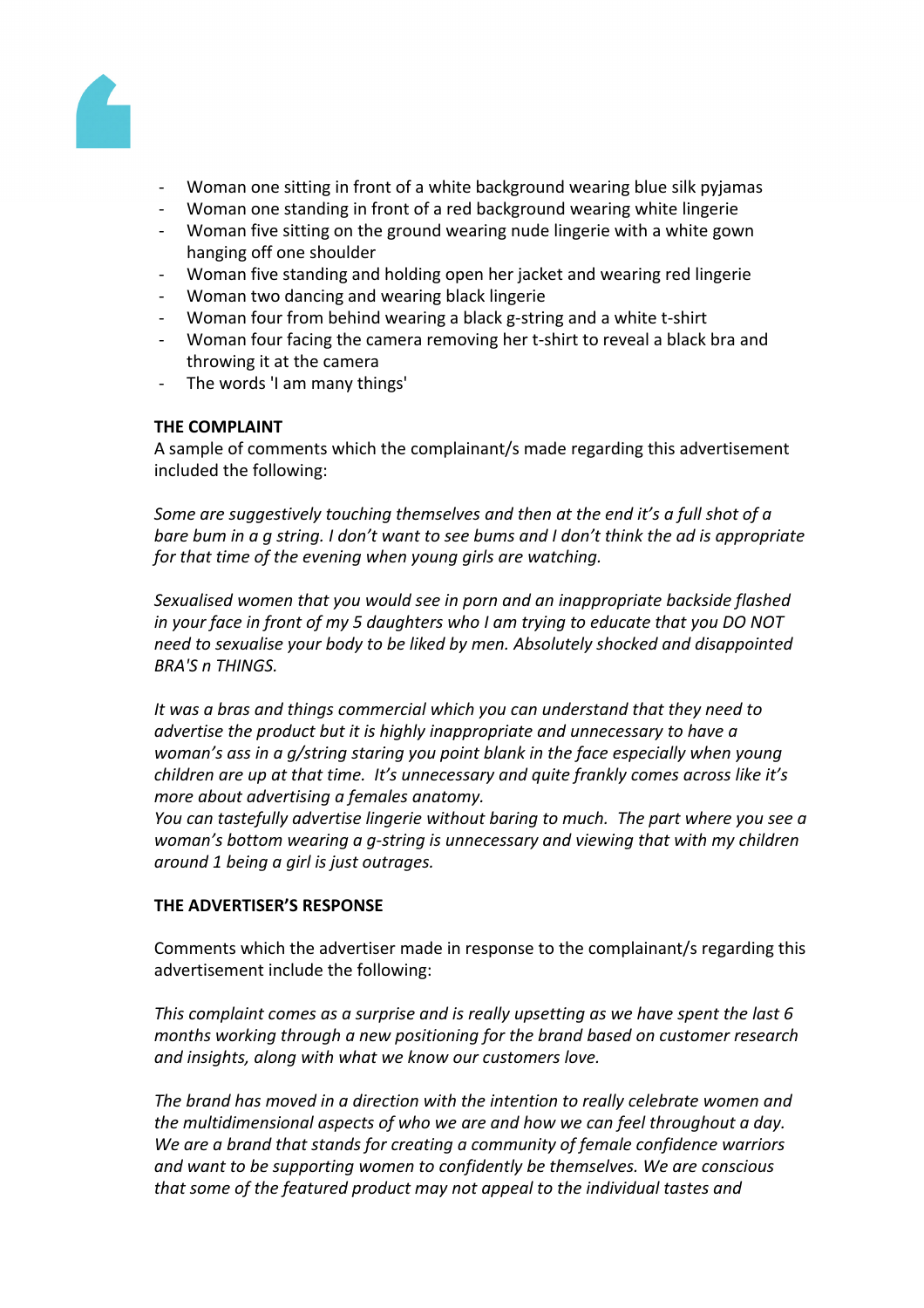

*preferences of select customers however our goal is to accommodate the varied tastes and preferences of all women who shop at Bras N Things. We are all for women having the choice to be proud of who she is and how she expresses that through her personality, whatever her mood.*

*This new positioning is a shift from where we were and we hoped that was seen and felt. Customer feedback is an integral part of our role that assists us to continue to evolve the way we engage with our consumers*

*TVC - This was given a P rating which Clear Ads describes as below:*

*PG – Parental Guidance "P" Definition: Parental Guidance Recommended May be broadcast at any time of day, except during P and C programs or adjacent to P or C periods. Product Description: Commercials which comply with the PG classification criteria in Appendix 1 of the Code of Practice and which contain careful presentations of adult themes or concepts which are mild in impact and remain suitable for children to watch with supervision.*

### *Issues raised to date*

*AANA Code of Ethics\2.4 Sex/sexuality/nudity\S/S/N - nudity AANA Code of Ethics\2.2 Exploitative or Degrading\Degrading - women AANA Code of Ethics\2.2 Exploitative or Degrading\Exploitative - women There is no nudity at all in the ads, nor is there anything that is leading or sexual. The ad is about celebrating the many aspects of womens personalities, it isn't degrading – it's a celebration.*

*The ads ran weekly on CHennel 10 within The Bachelorette. There was one ad per show on Wednedsay and Thursday nights from 7:30pm. This partnership started Wednesday 7th October – Thursday 5th November.*

# **THE DETERMINATION**

The Ad Standards Community Panel (the Panel) considered whether this advertisement breaches Section 2 of the AANA Code of Ethics (the Code).

The Panel noted the complainants' concerns that the advertisement:

- portrays the message to young girls that you need to sexualise your body to be liked by men
- comes across as though it is advertising the women's anatomy
- features women suggestively touching themselves
- $\bullet$  features a bare bum in a g-string
- is not appropriate to be played at a time when young people may be watching

The Panel viewed the advertisement and noted the advertiser's response.

# **Section 2.2: Advertising or marketing communications should not employ sexual appeal in a manner which is exploitative or degrading of any individual or group of people.**

The Panel noted the AANA Practice Note which provides guidance on the meaning of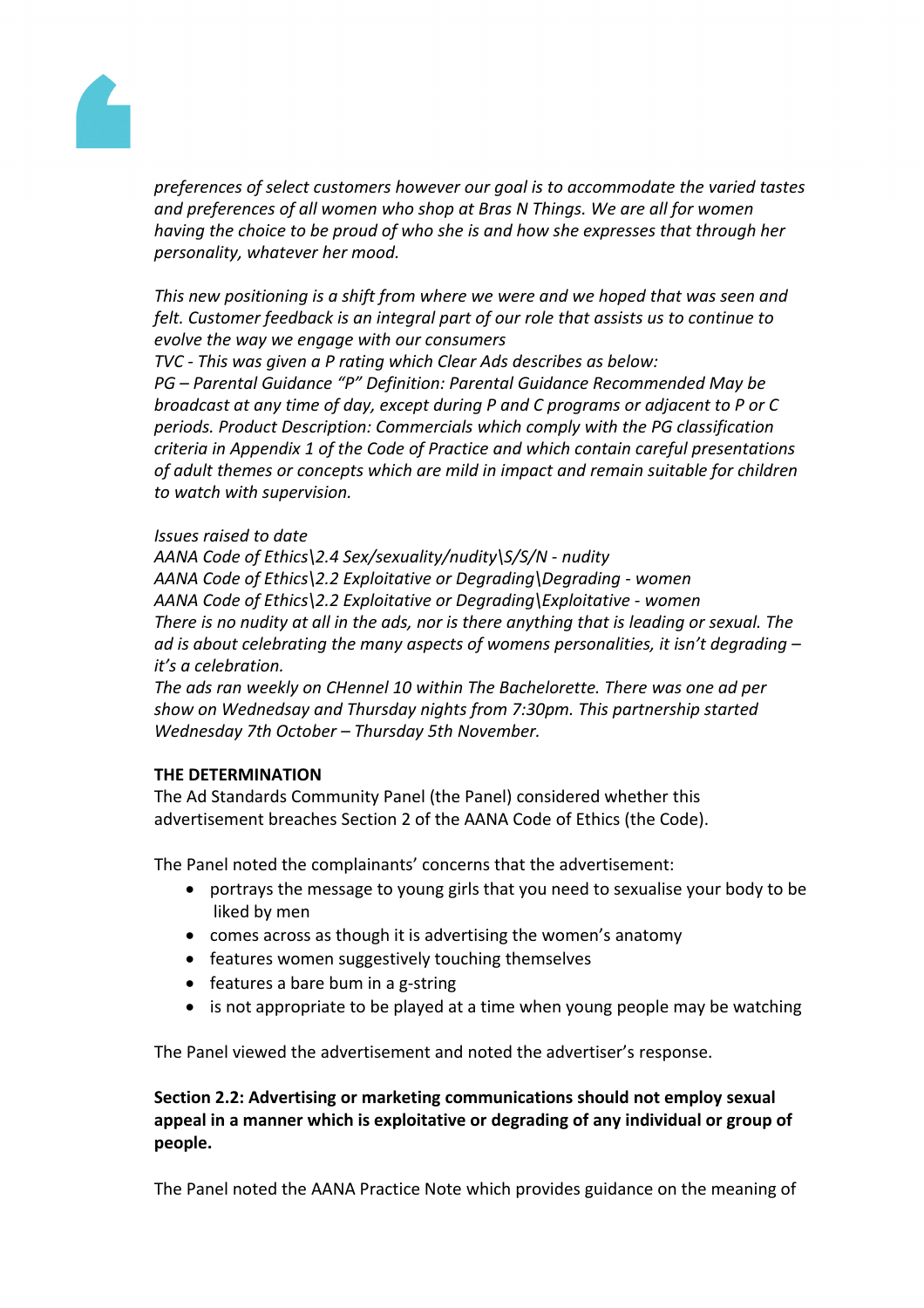

the terms exploitative and degrading:

*Exploitative - (a) taking advantage of the sexual appeal of a person, or group of people, by depicting them as objects or commodities; or (b) focussing on their body parts where this bears no direct relevance to the product or service being advertised. Degrading – lowering in character or quality a person or group of people.*

## **Does the advertisement use sexual appeal?**

The Panel noted the advertisement featured a number of women in lingerie. The Panel noted that one of the women is depicted lying on the ground running her hands over her body, another woman is depicted taking off her shirt, and is seen from behind shaking her hips while wearing a g-string. The Panel considered that the advertisement did contain sexual appeal.

## **Does the advertisement use sexual appeal in a manner that is exploitative?**

The Panel noted that the overall theme of the advertisement is that women are complex and have many aspects to them. The Panel considered that the advertisement did not portray the women as objects or commodities. The Panel noted that the advertised product is lingerie and that any focus on the woman's bodies was directly relevant to the advertised product.

The Panel considered that the advertisement did not employ sexual appeal in a manner which is exploitative of the women.

### **Does the advertisement use sexual appeal in a manner that is degrading?**

The Panel considered that the advertisement presented the women as strong and in control. The Panel noted that the overall theme of the advertisement was that women are complex and multi-faceted and should be comfortable expressing this. The Panel considered that the advertisement did not portray the women in a way which lowered them in character or quality.

The Panel considered that the advertisement did not employ sexual appeal in a manner which is degrading to the women.

### **Section 2.2 conclusion**

Finding that the advertisement did not employ sexual appeal in a manner which is exploitative or degrading of an individual or group of people, the Panel determined that the advertisement did not breach Section 2.2 of the Code.

**Section 2.4: Advertising or Marketing Communications shall treat sex, sexuality and nudity with sensitivity to the relevant audience.**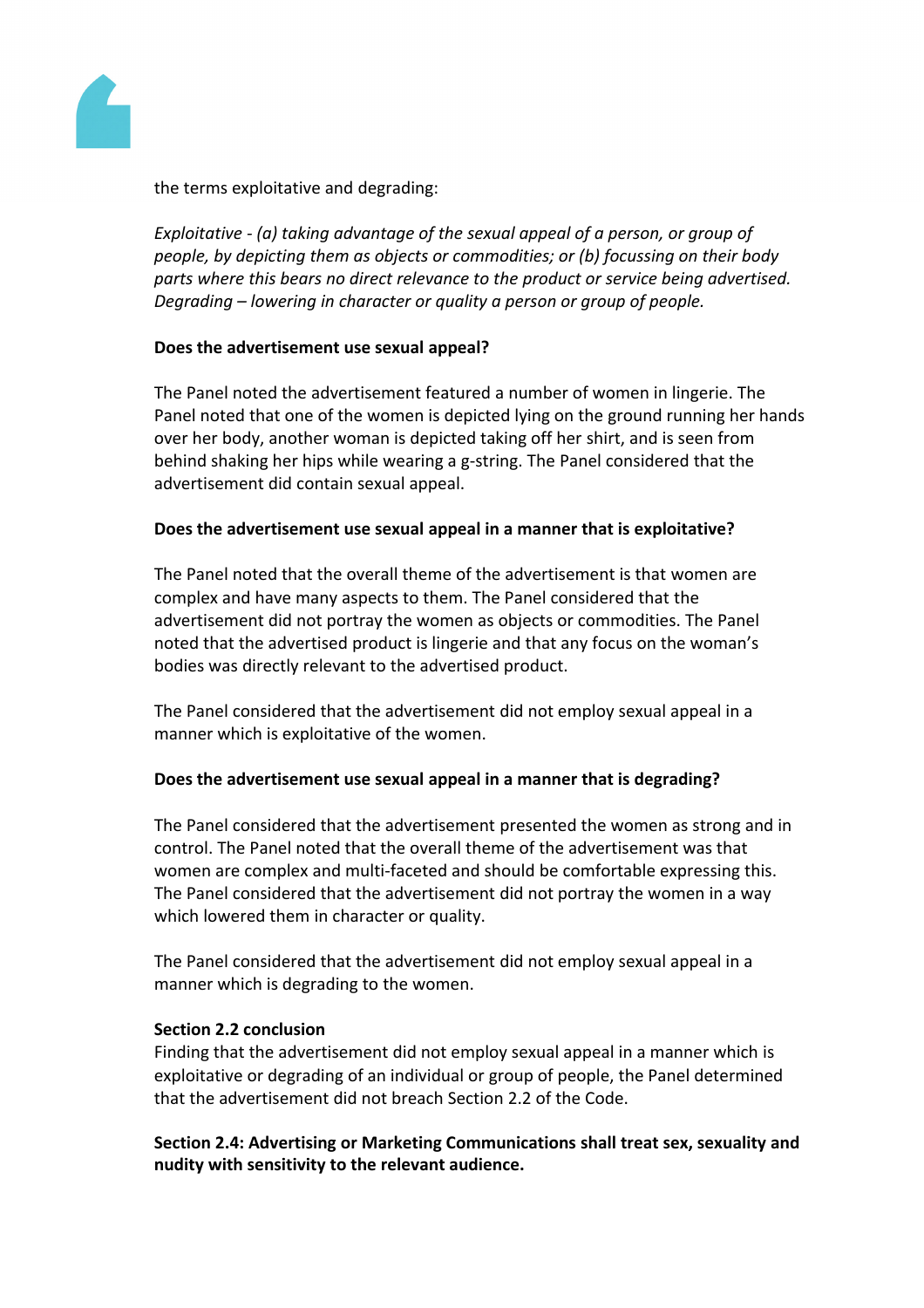

The Panel noted the Practice Note for the Code states:

"Images which are not permitted are those which are highly sexually suggestive and inappropriate for the relevant audience. Explicit sexual depictions in marcomms, particularly where the depiction is not relevant to the product or service being advertised, are generally objectionable to the community and will offend Prevailing Community Standards."

## **Does the advertisement contain sex?**

The Panel considered whether the advertisement contained sex. The Panel noted the dictionary definition of sex most relevant to this section of the Code of Ethics is 'sexual intercourse; sexually stimulating or suggestive behaviour.' (Macquarie Dictionary 2006).

The Panel considered that the visual focus of the advertisement was on the products being promoted and the voice over was detailing the many aspects of a woman's personality. The Panel considered that the advertisement did not suggest or depict sex.

# **Does the advertisement contain sexuality?**

The Panel noted the definition of sexuality includes 'sexual character, the physical fact of being either male or female; The state or fact of being heterosexual, homosexual or bisexual; sexual preference or orientation; one's capacity to experience and express sexual desire; the recognition or emphasising of sexual matters'. The Panel noted that the use of male or female actors in an advertisement is not by itself a depiction of sexuality.

The Panel noted that in one scene a woman was seen lying on the ground running her hands over her body, and in another there was a close-up of a woman's bottom in a gstring as she moved her hips. The Panel considered that both scenes and the advertisement as a whole contained sexuality.

# **Does the advertisement contain nudity?**

The Panel noted that the dictionary definition of nudity includes 'something nude or naked', and that nude and naked are defined to be 'unclothed and includes something 'without clothing or covering'.

The Panel noted that the advertised product is lingerie and the women are portrayed wearing the product. The Panel considered that while the women's genitals and entire breasts are not exposed, some members of the community would consider the depiction of a person in lingerie to constitute partial nudity.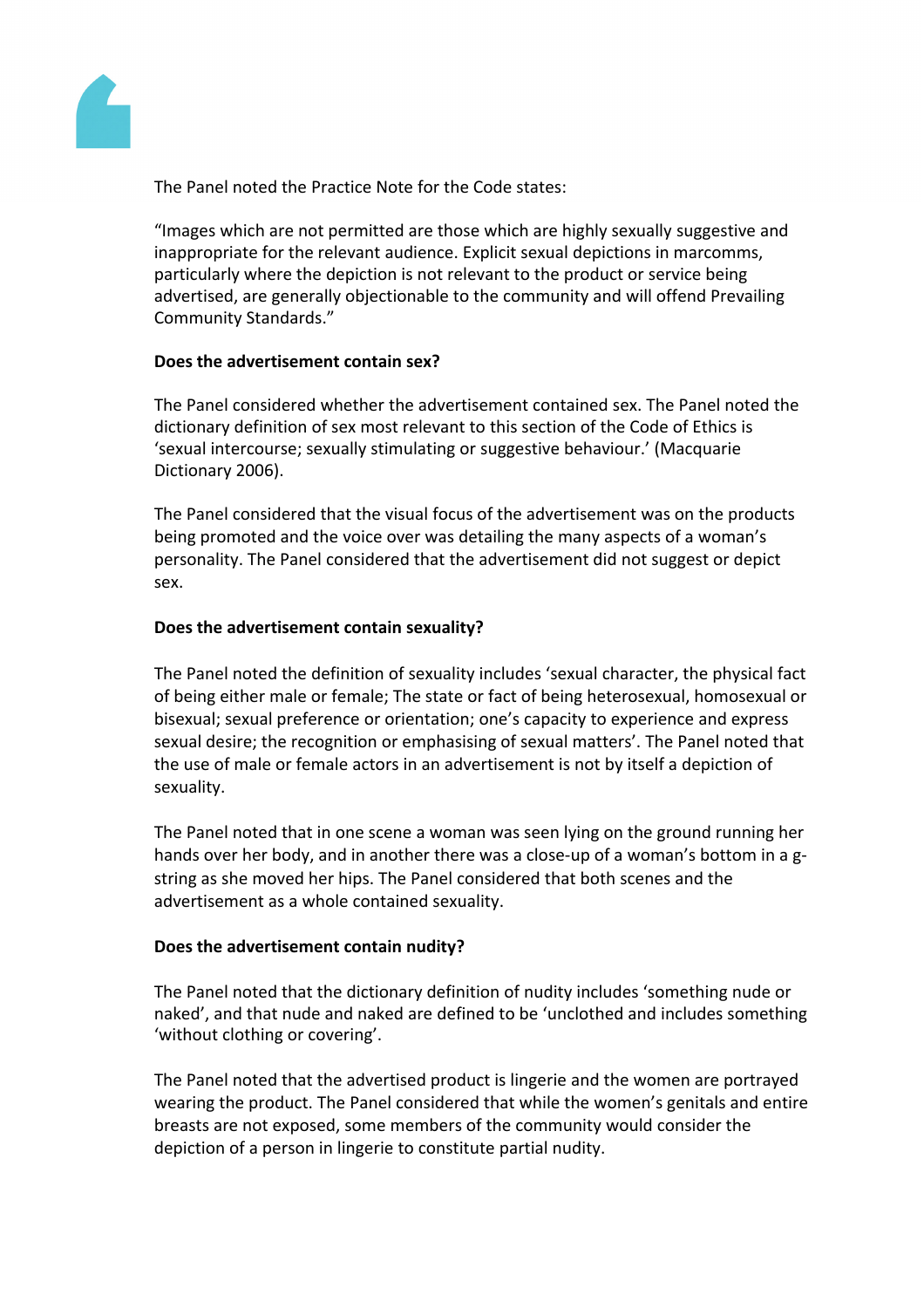

## **Are the issues of sexuality and nudity treated with sensitivity to the relevant audience?**

The Panel considered the meaning of 'sensitive' and noted that the definition of sensitive in this context can be explained as indicating that 'if you are sensitive to other people's needs, problems, or feelings, you show understanding and awareness of them.' (https://www.collinsdictionary.com/dictionary/english/sensitive).

The Panel considered that the requirement to consider whether sexual suggestion is 'sensitive to the relevant audience' requires them to consider who the relevant audience is and to have an understanding of how they might react to or feel about the advertisement – the concept of how subtle sexual suggestion is or might be is relevant to the Panel considering how some sections of the community, such as children, might perceive the advertisement.

The Panel noted that the advertisement had received a P rating from ClearAds meaning the advertisement "May be broadcast at any time of day, except during P and C programs or adjacent to P or C periods." The Panel noted the advertiser's response that the advertisement ran only during the Bachelorette. The Panel noted that the Bachelorette is a PG rated show and that the audience would be adults, teenagers and children watching TV with their family.

The Panel noted the complainant's concern about the image of the woman in the gstring.

The Panel noted that the woman's buttocks are visible but her entire gluteal cleft is not. The Panel noted that the woman is depicted wearing a common cut of underwear and considered that the depiction is not gratuitous and that the entire scene lasted less than a second. The Panel considered that this scene did not contain a level of nudity which would be inappropriate for the relevant audience of Bachelorette viewers.

The Panel noted the complainant's concern that the advertisement depicted women suggestively touching themselves.

The Panel noted the scene where a woman is lying on her back on the ground running her hands over her body. The Panel noted that the woman's hands are near her stomach and neck and that they are not near her genitals. The Panel considered that while this pose is mildly sexualised, the effect of the movement is to highlight the details of the lingerie. The Panel considered that this scene did not contain a level of sexuality which would be inappropriate for the relevant audience of Bachelorette viewers.

The Panel considered that overall the visuals in the advertisement were fast moving and there was no particular focus on any of the women's bodies or body parts. The